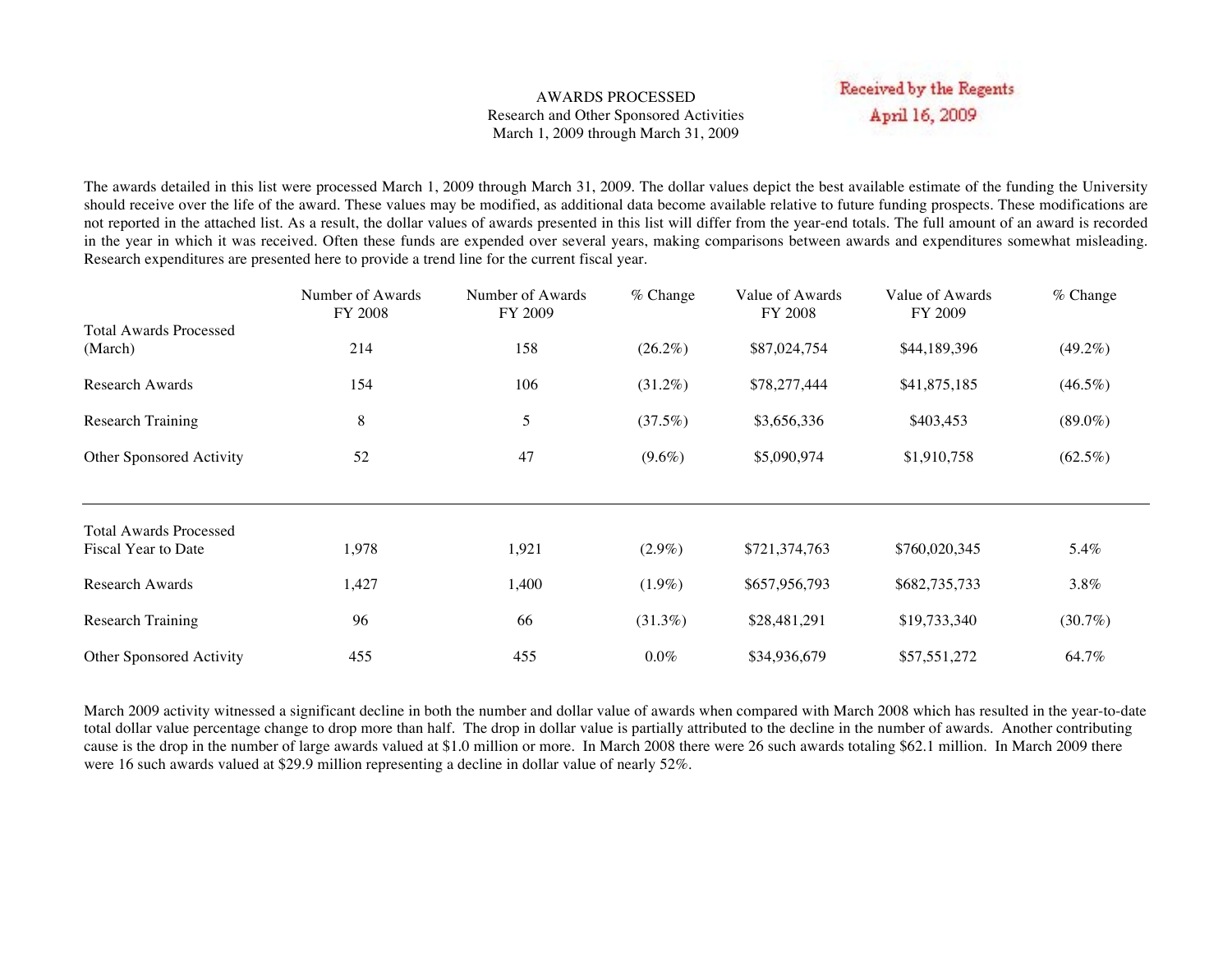### ------------ RESEARCH EXPENDITURES ------------

|                | Federal       |               |               |
|----------------|---------------|---------------|---------------|
|                | Expendable    | Other         | Total         |
|                | Restricted    | Funds         | Expenditures  |
| February 2009  | \$426,483,529 | \$193,393,657 | \$619,877,186 |
| February 2008  | \$406,911,980 | \$156,549,102 | \$563,461,082 |
| Percent Change | $4.8\%$       | 23.5%         | $10.0\%$      |

Source: Division of Research Development and Administration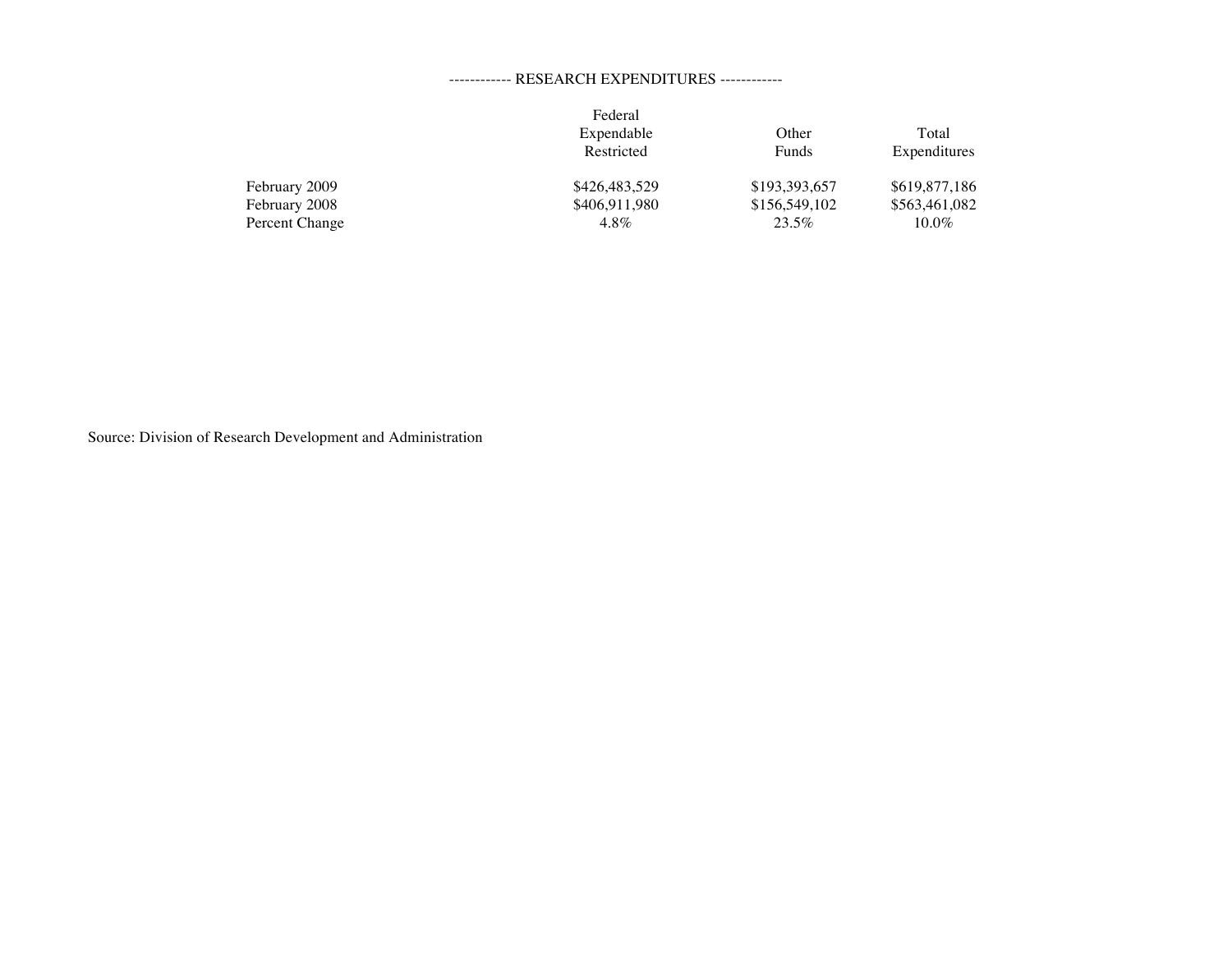**Number of Awards Processed**



**Dollar Value of Awards Processed**



Data Source: Division of Research Development and Administration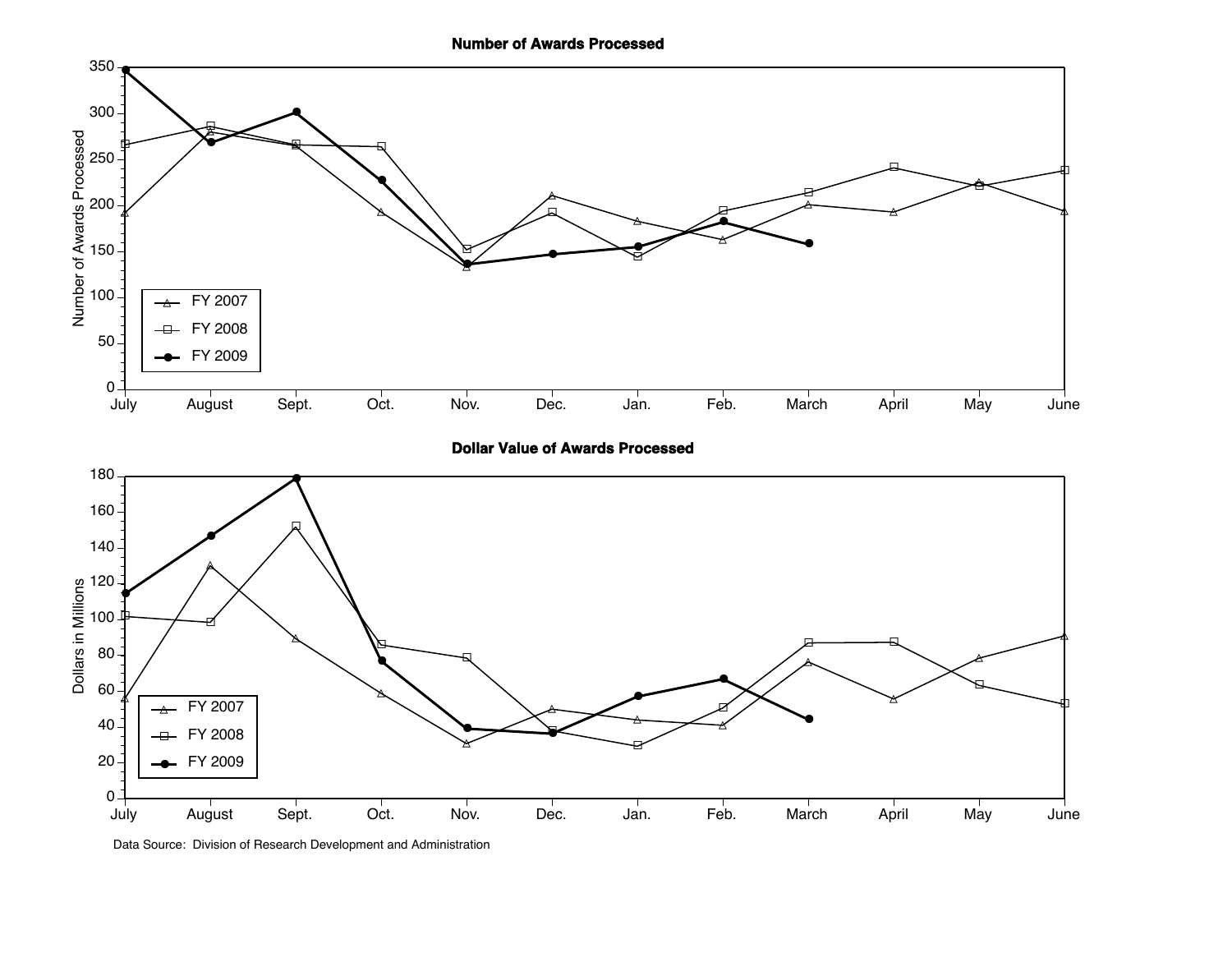# **PROJECTS ESTABLISHED FOR RESEARCH AND OTHER SPONSORED ACTIVITIES**

# **March 1, 2009 through March 31, 2009**

The projects listed here by sponsor were established during the month designated in the heading above. For each project, the listing includes the project title, the project directory (and his or her unit affiliations), faculty or primary research staff participating in the project (and their unit affiliations), the amount awarded for the period, and the project period. NOTE: When more than one unit is listed for the project director, the unit responsible for the project is given first.

**American Federation for Aging Research** Summer Research Training in Aging for Medical Students - AFAR Supplement 2008 JEFFREY B HALTER (Int Med-Geriatric Medicine)  $$11,662$  07/01/08 - 06/30/09 **American Foundation for AIDS Research** The role of PIP2 as a Cofactor for HIV-1 Assembly at the Plasma Membrane AKIRA ONO (Microbiology and Immunology) \$120,000 01/01/09 - 12/31/09 **American Iron and Steel Institute** CoE-InterPro Student Capstone Research Projects - Winter 2009 Term HUEI PENG (CoE Interdisc Prof Program) With DONALD E MALEN (CoE Interdisc Prof Program)  $$26,590$  01/01/09 - 08/31/09 **American Legacy Foundation** MTF Data Services JOHN E SCHULENBERG (SRC-Mtf) \$1,210 01/01/07 - 12/31/09 **American Mathematical Society** AMS Epsilon Fund Grant for the Michigan Math & Science Scholars Program STEPHEN M DEBACKER (LSA Mathematics)  $$10,000$  03/01/09 - 02/28/10 **American Medical Association** TLR 8 as a Potential Therapeutic Target in Soft Tissue Sarcoma JAMES DUNCAN GEIGER (Pediatric Surgery Section)  $$2,440$  03/01/09 - 02/28/10 **American Society of Hematology** Regulation of Allogeneic CD4+ and CD8+ T Cell Responses by Notch Signaling IVAN PATRICK MAILLARD (Life Sciences Institute-Admin) \$150,000 07/01/09 - 06/30/11 **Arbor Research Collaborative For Health** Additional Funding for End Stage Renal Disease (ESRD) Measures Support JOHN D KALBFLEISCH (Biostatistics Department) \$188,399 10/01/08 - 09/30/09 **Ardea Biosciences** RDEA cKit Compounds CEM AKIN (Int Med-Allergy) \$28,612 04/01/09 - 09/30/09 **Association for Consumer Research** Advertising and Consumer Psychology May 2009 **Conference** RAJEEV BATRA (ROSS SCH Research Support) \$2,500 02/20/09 - 08/31/09 August 2009 Workshop on Decision Neuroscience CAROLYN YUNG-JIN YOON (ROSS SCH Research Support) \$2,250 02/20/09 - 11/30/09 **Biomet, Inc.** Use External Stimulator with Intradiscal Stimvastatin Delivery to Facilitate Chondrogenesis in Intervertebral Disc Repair CHIA-YING LIN (Neurosurgery) With FRANK LA MARCA (Neurosurgery) \$55,948 01/01/09 - 12/31/09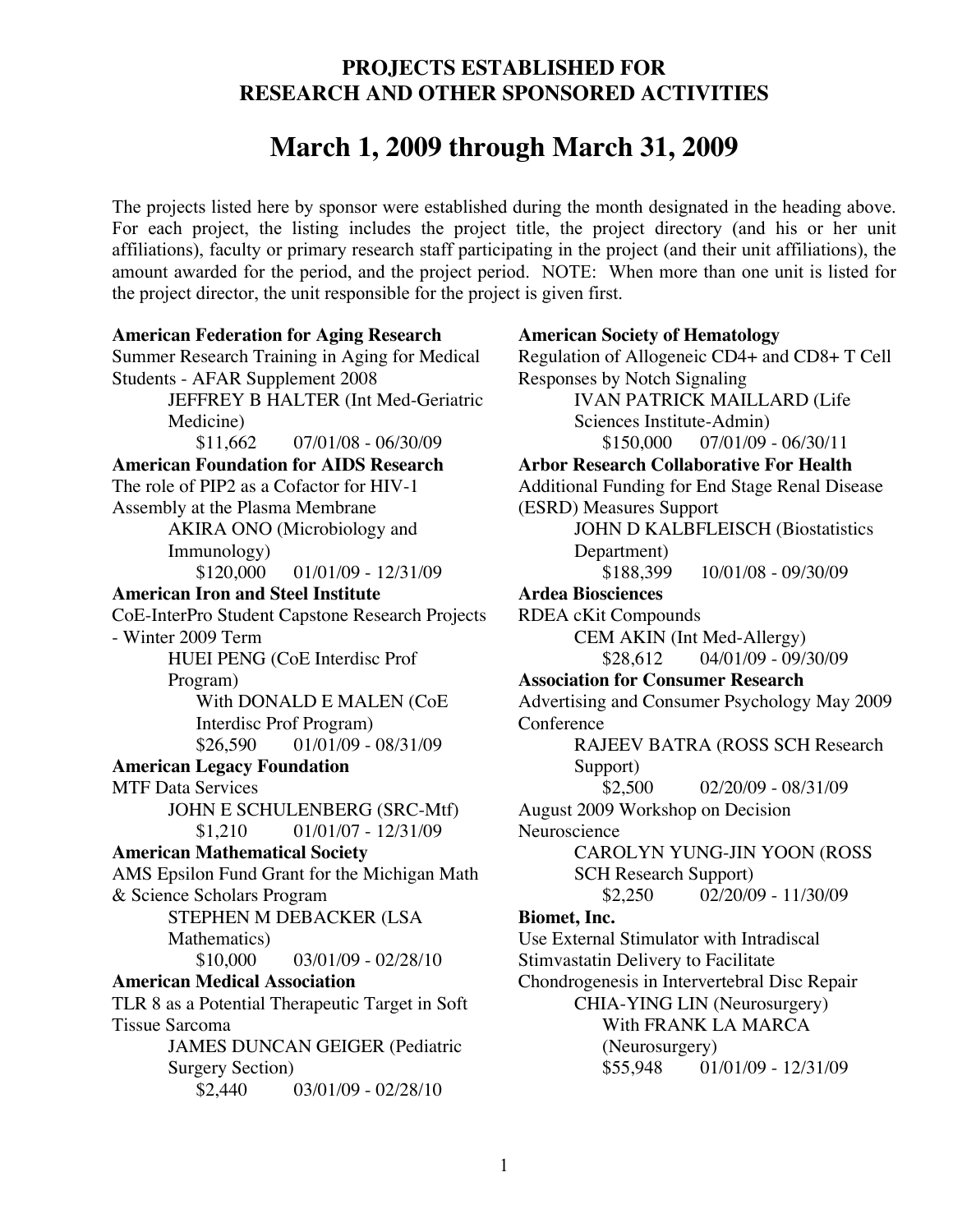**Foundation** Analyzing Diversity Management Practices in Southeast Michigan Hospitals VALERIE L MYERS (Health Management and Policy) With JANE C BANASZAK-HOLL (Health Management and Policy); JOHN R GRIFFITH (Health Management and Policy); LYNN PERRY WOOTEN (Health Management and Policy) \$85,998 03/04/09 - 09/04/10 **Boehringer Ingelheim, Ltd.** Pharmaceutical Cocrystals: Synthesis, Stability and Properties NAIR RODRIGUEZ-HORNEDO (PHARMACY Pharmaceutical Sci)  $$10,000$  01/15/09 - 01/14/10 **Bristol Harbor Marine Design** Bristol Harbor Directional Stability 60,000 BBL Barge GUY A MEADOWS (Naval Arch & Marine Dept)<br>\$15,000 03/01/09 - 09/01/09 **Cambridge Laboratories** Synthesis and Biological Evaluation of Derivatives of Dihydrotetrabenazine **Stereoisomers** MICHAEL R KILBOURN (Radiology-Nuclear Medicine) \$257,340 02/20/09 - 02/19/10 **Canada, Government of** OAIS Workshop at LAC NANCY Y MCGOVERN (ICPSR-Archival Development)  $$13,000$  03/11/09 - 03/31/09 **CBRITE** Response to HARDI BAA JERZY KANICKI (COE EECS - ECE -

**Blue Cross Blue Shield of Michigan** 

# SSEL)

\$2,000,000 07/03/08 - 09/29/09

# **Center for Rotorcraft Innovation**

Condition Based Maintenance Technology Verification and Validation for Maintenance **Credits** 

KON-WELL WANG (Mechanical Engineering)  $$25,000$  02/15/09 - 02/28/10 **Centocor, Inc.**

GI Fellow Educational Support ELLEN MARY ZIMMERMANN (Int Med-Gastroenterology)  $$4,500$  03/01/09 - 02/28/10

# **Charles River Laboratories, Inc**

Effect of Anthocyanins on Glucose Homeostatis MARTIN MYERS (MI Metabolical &

Obesity Ctr)

With CHARLES BURANT (MI Metabolical & Obesity Ctr); NATHAN R QI (MI Metabolical & Obesity Ctr)

\$5,925 03/16/09 - 03/25/09

# **Children's Hospital and Regional Medical Center**

Longitudinal Assessment of Risk Factors/Impact of Pseudomonas Aeruginosa Acquisition and Early Anti-Pseudomonal Treatment of Children with CF (EPIC 002)

SAMYA Z NASR (Pediatrics-Pulmonary Medicine)

 $$28,094$  04/01/09 - 03/31/14

# **Children's Hospital of Philadelphia, The**

Youthful Driver Initiative, Phase II

MICHAEL R ELLIOTT (Biostatistics Department)

 $$19,371$  01/01/09 - 12/31/09

# **Columbia University**

Substance Abuse Among Suburban Youth: A Prospective Study

RAMASWAMI MAHALINGAM (LSA Psychology)

 $$39,165$  02/01/09 - 01/31/10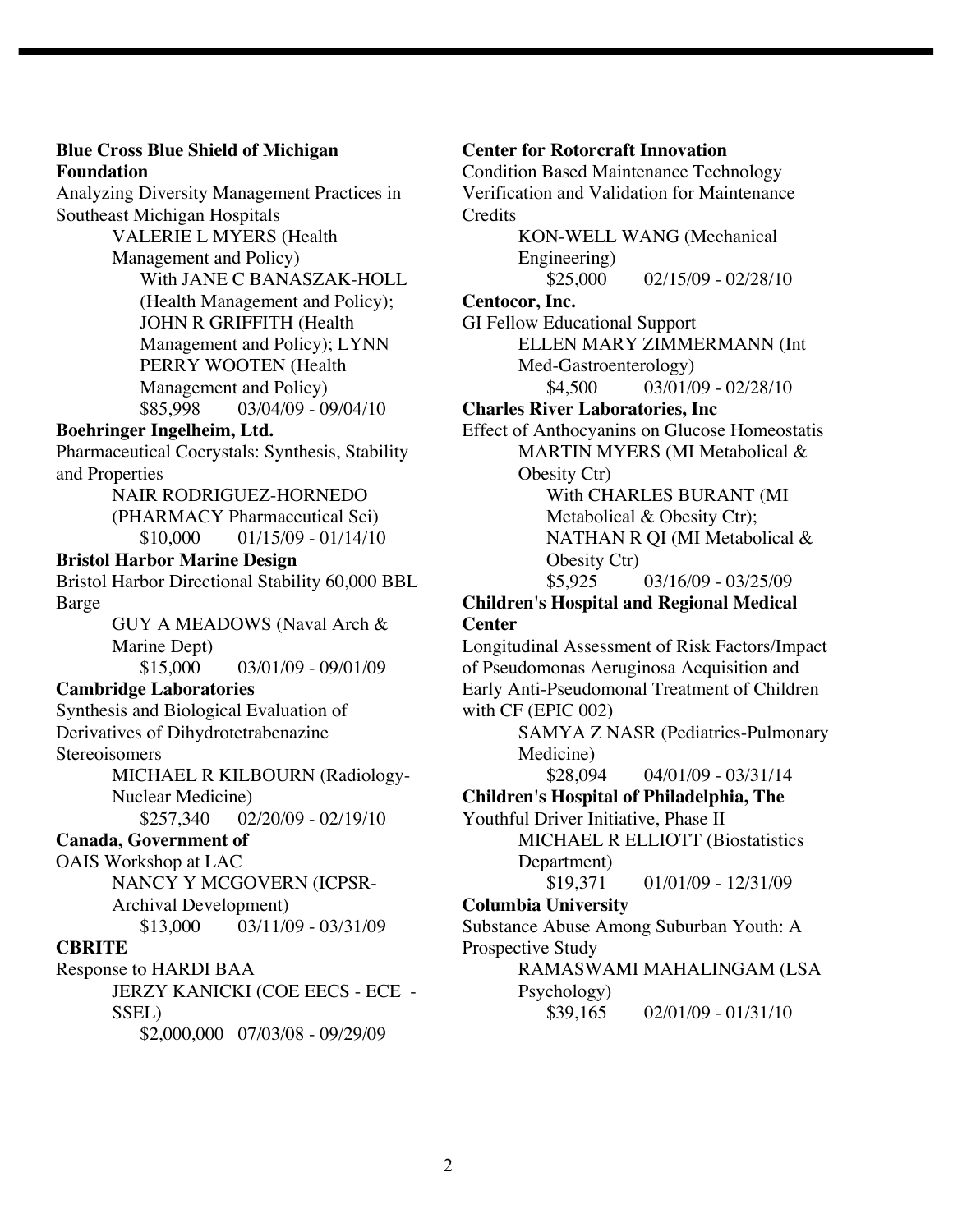ATLAS Great Lakes Tier 2 Center (first portion of Year 3 funding 10/01/08-05/31/09) SHAWN P MCKEE (LSA Physics) With ROBERT C BALL (LSA Physics); BENJEMAN JAY MEEKHOF (LSA Physics); WENJING WU (LSA Physics) \$388,740 02/01/09 - 05/31/09 Private-use MTF Data Set JOHN E SCHULENBERG (SRC-Studies of Youth) \$1,047 01/01/09 - 06/30/09 Maintenance and Operation of the WBS 3.5.1 Muon System (first half of FY2009 funding) BING ZHOU (LSA Physics) With J WEHRLEY CHAPMAN (LSA Physics); HOMER A NEAL (LSA Physics) \$64,270 02/01/09 - 01/31/10 **Commerce, Department of-Office of the Secretary** ACS Internet Design Consultation MICK P COUPER (SRC-Survey Methodology Prog)  $$4,000$  03/10/09 - 12/31/09 **Computer Sciences Corporation** CSC Analysis of the Maelstrom Jet Pump GUY A MEADOWS (Naval Arch & Marine Dept) \$29,000 12/22/08 - 04/30/09 **Consejo superior de Investigaciones Cientificas** The Intellectual and Material Legacies of Late Medieval Sephardic Judaism: An Interdisciplinary Approach RYAN WESLEY SZPIECH (LSA Romance Languages & Lit.) \$73,770 03/12/09 - 08/31/12 **Corporation for Public Broadcasting** Community Service Grant - 2009 STEPHEN SCHRAM (Michigan Radio) \$378,817 10/01/08 - 09/30/10

**DaimlerChrysler Corporation Fund** 2008 Aid to Higher Education Program: Engineering System Duel Degree Fellowships JONATHAN W BULKLEY (Sch of Nat Resources & Environ) With GREGORY A KEOLEIAN (Sch of Nat Resources & Environ); STEVEN J SKERLOS (Sch of Nat Resources & Environ) \$40,000 10/03/08 - 05/31/09 **Dana, Charles A., Foundation** Distinct Roles of Anterior and Posterior Insula Glutamate in Chronic Pain RICHARD E HARRIS (Anesthesiology Department)  $$200,000$  01/01/09 - 12/31/11 **Defense, Department of-Air Force, Department of the** Electronic Structure Calculations at Macroscopic **Scales** VIKRAM GAVINI (Mechanical Engineering) \$98,444 03/01/09 - 11/30/11 Mechanistic Investigation of Novel Organic **Aggregates** THEODORE G GOODSON III (LSA Chemistry)  $$475,000$  05/01/09 - 04/30/12 A New Approach to Manipulating Electromagnetic Fields: Near-Field Focusing Plates ANTHONY GRBIC (COE EECS - ECE - Rad) \$52,274 01/01/09 - 12/31/10 Energy Harvesting Textile Composites for Airvehicle Structures MAX SHTEIN (Materials Science & Engin.) \$196,000 03/01/09 - 11/30/13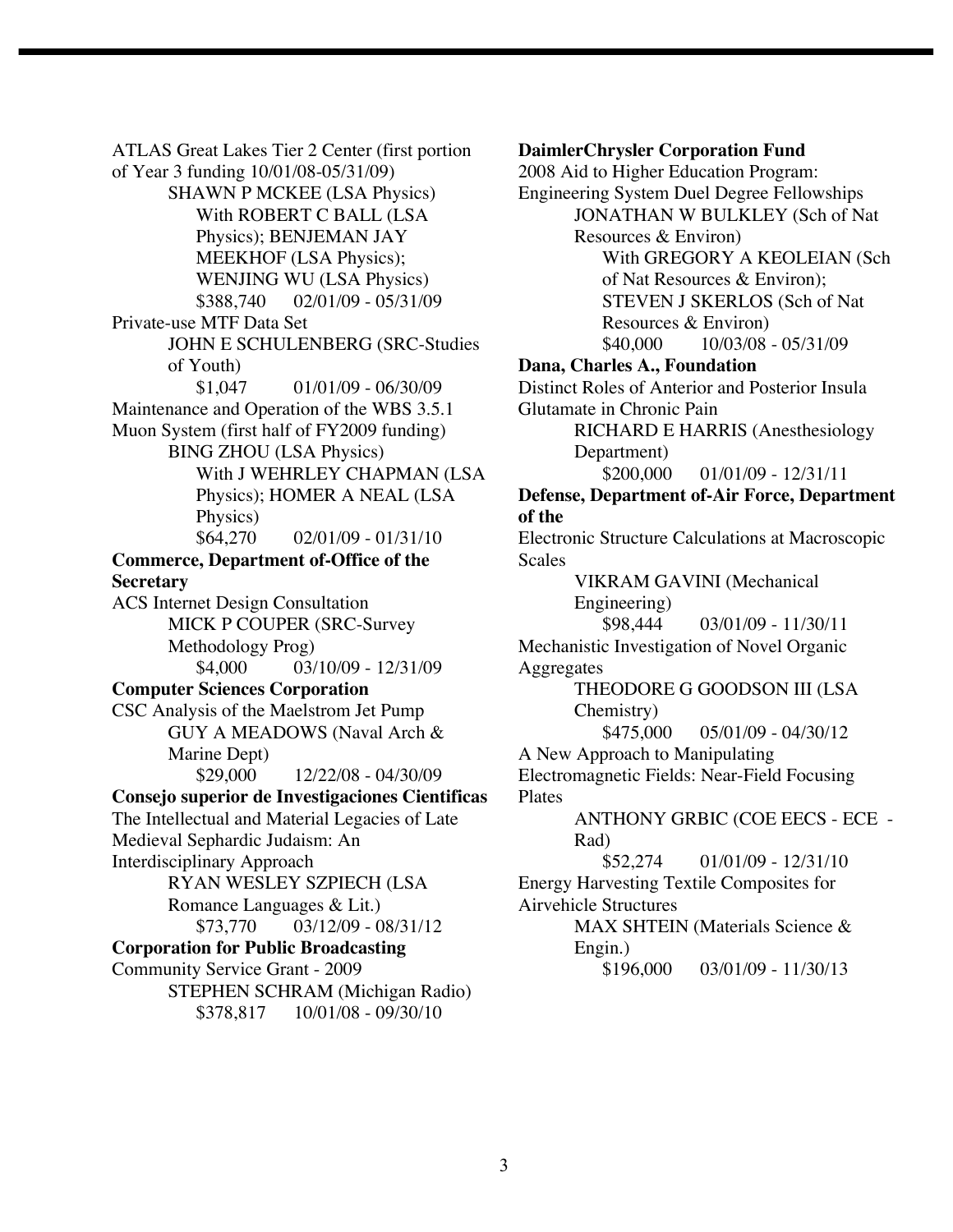**Defense, Department of-Army, Department of the** Prostate Cancer Clinical Trials Group - The University of Michigan Site MAHA HUSSAIN (Int Med-Hematology/Oncology) With KATHLEEN A COONEY (Int Med-Hematology/Oncology); KENNETH J PIENTA (Int Med-Hematology/Oncology); DAVID C SMITH (Int Med-Hematology/Oncology) \$1,545,000 04/01/09 - 06/30/14 FoxP3 As X-Linked Tumor Suppressor Gene YANG LIU (General Surgery Section) With KATHLEEN A COONEY (General Surgery Section) \$562,200 04/01/09 - 06/30/12 Imaging CXCL 12-CXCR4 Signaling and Inhibition in Ovarian Cancer GARY D LUKER (Radiology Department) With KATHRYN E LUKER (Radiology Department) \$567,983 07/01/09 - 07/31/12 U.S Army TARDEC PAUL C RICHARDSON (Dbn Col of Eng-Electric & Comp) \$6,740 02/09/09 - 08/04/09 **Defense, Department of-Navy, Department of the** Probabilistic and Reliability-based Health Monitoring Strategies for High-speed Naval Vessels JEROME P LYNCH (Civil & Environmental Engr)  $$57,990$  04/01/09 - 12/31/09 **Dentsply International, Inc.** Surface Evaluation of Restorative Materials after Instrumentation with Ultrasonic Scalers DENNIS J FASBINDER (Cariology,Restor Sci & Endo) \$24,375 09/15/08 - 09/14/09

#### **Education, Department of**

Understanding Contemporary Russia DOUGLAS TAYLOR NORTHROP (LSA II: Russian & E. Euro. St)  $$86,353$  03/01/09 - 02/28/10 **Educational Testing Service** Measuring Teacher Quality BRIAN P ROWAN (Education and Well Being) \$4,290,135 11/01/08 - 07/31/12 **Edward T and Ellen K Dryer Charitable Foundation** Regulatory B Cells in Collagen-Induced Arthritis Models STEVEN K LUNDY (Int Med-Rheumatology)  $$20,000$  03/01/09 - 02/28/10 **EMBO European Molecular Biology Organization** Architecture and Design of the Redox Regulated Chaperone Machinery URSULA H JAKOB (LSA Molec./Cell./Develop. Bio)  $$40.912$  01/01/09 - 12/31/10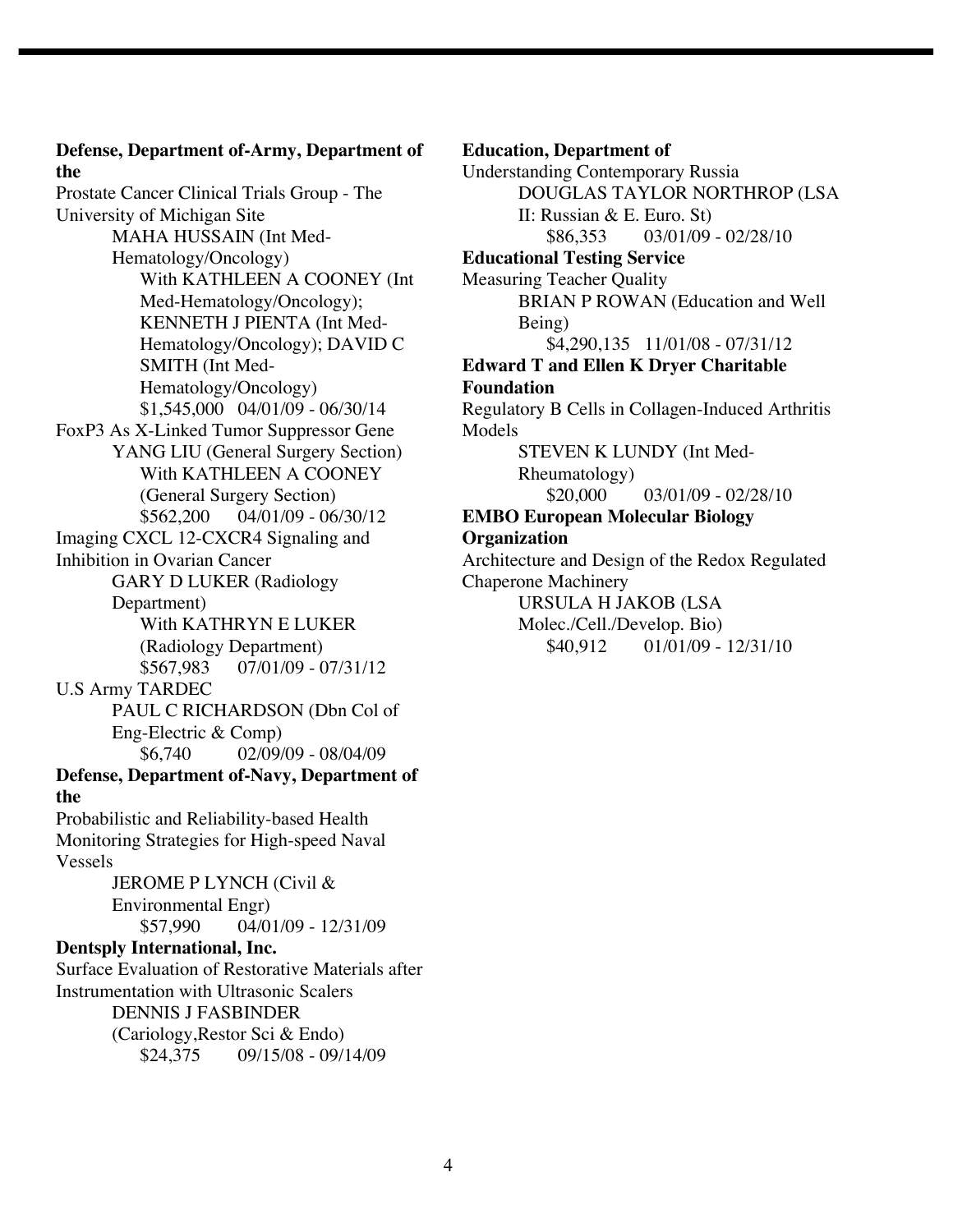### **Energy, Department of**

Proposal to Study the Properties and Interactions of Elementary Particles Funding Years FY 2009- 2011

> DANTE ERIC AMIDEI (LSA Physics: High Energy Exper) With RATINDRANATH AKHOURY (LSA Physics: High Energy Exper); MYRON K CAMPBELL (LSA Physics: High Energy Exper); KATHERINE FREESE (LSA Physics: High Energy Exper); DAVID W GERDES (LSA Physics: High Energy Exper); GORDON L KANE (LSA Physics: High Energy Exper); FINN LARSEN (LSA Physics: High Energy Exper); JAMES T LIU (LSA Physics: High Energy Exper); WOLFGANG B LORENZON (LSA Physics: High Energy Exper); TIMOTHY A MCKAY (LSA Physics: High Energy Exper); HOMER A NEAL (LSA Physics: High Energy Exper); LEOPOLDO A PANDO ZAYAS (LSA Physics: High Energy Exper); AARON THOMAS PIERCE (LSA Physics: High Energy Exper); JIANMING QIAN (LSA Physics: High Energy Exper); GREGORY TARLE (LSA Physics: High Energy Exper); RUDOLF P THUN (LSA Physics: High Energy Exper); JAMES DANIEL WELLS (LSA Physics: High Energy Exper); BING ZHOU (LSA Physics: High Energy Exper) \$1,415,417 11/01/08 - 10/31/09

## **Ensco International**

Ensco Oil Platform Test GUY A MEADOWS (Naval Arch & Marine Dept)  $$47,000$  02/16/09 - 09/01/09

**Fenway Institute at Fenway Community Health**

Fenway Population Center PETER A GRANDA (ICPSR-Archival Development) \$34,168 11/01/07 - 06/30/10

# **Ford Foundation**

A Scholars' Network on the Wall-being of African American Men (Supplement for Ford Foundation 1075-0824)

ALFORD A YOUNG JR (LSA Sociology) \$300,000 05/01/09 - 04/30/10 **Genentech Foundation** Genentech Summer Biomedical Research Fellows SANDRA R GREGERMAN (LSA UG: UROP)  $$13,000$  05/01/09 - 08/31/09 **Gilead Sciences, Inc.** A Randomized, Double-blind, Controlled Evaluation of Tenofovir DF versus Adefovir Dipivoxil for the Treatment of HBeAg Positive Chronic Hepatitis B ANNA SUK-FONG LOK (Int Med-Gastroenterology)  $$8,883$  10/01/11 - 07/06/14 A Randomized, Double-blind, Controlled

Evaluation of Tenofovir DF Versus Adefovir Dipivoxil for the Treatment of Presumed Pre-core Mutant Chronic Hepatitis B

> ANNA SUK-FONG LOK (Int Med-Gastroenterology)

 $$16,566$   $10/01/11 - 07/06/14$ 

# **GlaxoSmithKline (GSK)**

Randomized, Placebo-controlled, Multi-centre Study to Assess the Efficacy and Safety of Eltrombopag in Thrombocytopenic Subjects with Hepatitis C Virus (HCV) Infection who are Otheriwise Eligible to Initiate Antiviral Therapy (Peginterferon Alfa-2A Plus R

> ANNA SUK-FONG LOK (Int Med-Gastroenterology)

\$179,313 02/01/08 - 07/01/11

**Great Lakes Fishery Commission**

International Management of Fisheries in Large Lakes

> JAMES STEPHEN DIANA (Sch of Nat Resources & Environ) \$54,829 01/03/06 - 01/02/10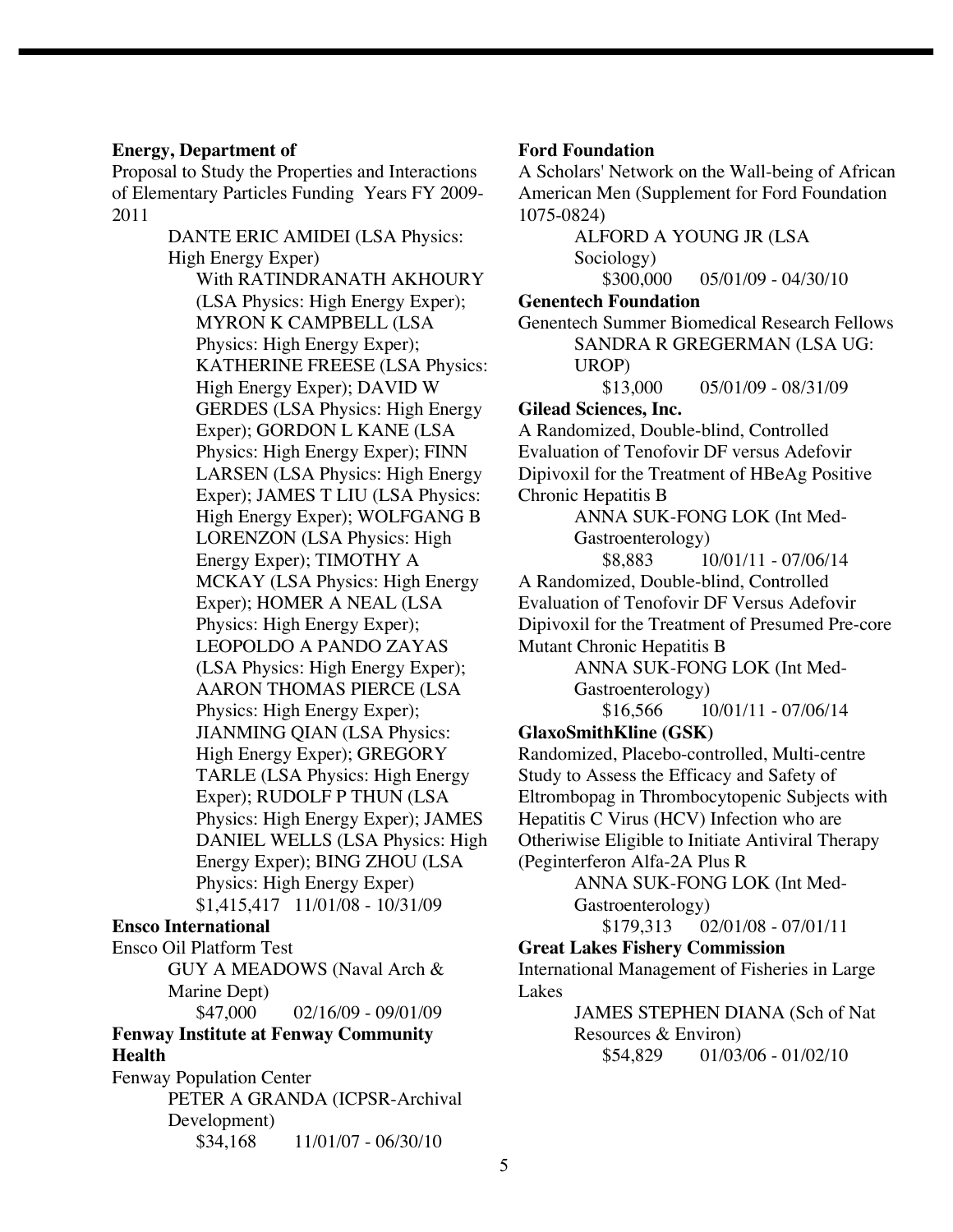**Greater Flint Arts Council** Artistic Activism JONATHAN H JAROSZ (Flint Ctr/Environmental Rsch)  $$1,625$   $11/01/08 - 12/31/08$ **Health and Human Services, Department of-National Institutes of Health** Cholinergic Mechanisms of REM Sleep **Generation** HELEN A BAGHDOYAN (Anesthesiology Department) \$1,800,519 03/01/09 - 01/31/14 A Prospective Study of the Nonmedical use of Prescription Medications by Adolescents CAROL J BOYD (Inst/Research Women & Gender) With SEAN ESTEBAN MCCABE (Inst/Research Women & Gender) \$3,147,445 03/15/09 - 12/31/13 Biomarkers to Guide Treatment and Improve Survival in Oral / Oropharyngeal Cancer THOMAS E CAREY (Kresge Hearing Research Inst) With CAROL ROSSIER BRADFORD (Kresge Hearing Research Inst); DOUGLAS BRIAN CHEPEHA (Kresge Hearing Research Inst); KITRINA G CORDELL (Kresge Hearing Research Inst); JONATHAN B MCHUGH (Kresge Hearing Research Inst); MARK E P PRINCE (Kresge Hearing Research Inst); FRANCIS P WORDEN (Kresge Hearing Research Inst) \$1,386,000 03/02/09 - 02/28/13 Molecular Mechanisms of HIV's Immune Evasion KATHLEEN L COLLINS (Int Med-Infectious Diseases) \$1,913,735 04/01/09 - 03/31/14 Epigenetic Regulation of Transcription by Mixed Lineage Leukemia Protein MLL1 YALI DOU (Pathology Department) \$1,455,324 04/01/09 - 02/28/14

A Single Molecule Study of Amyloid Beta Neuronal Toxicity ARI GAFNI (LSA Biophysics) With DUNCAN G STEEL (LSA Biophysics) \$353,808 03/01/09 - 02/28/11 Pathogenesis and Therapy of HIV-Related Neuropathic Pain SHUANGLIN HAO (Neurology Department) With DAVID J FINK (Neurology Department)<br>\$424,875 07/01/09 - 06/30/11 Why is Fam83h critical for enamel formation? JAN CHING CHUN HU (Pediatric Dentistry) With JAMES P SIMMER (Pediatric Dentistry); YASUO YAMAKOSHI (Pediatric Dentistry) \$1,797,996 04/01/09 - 03/31/14 Mouse Models of Genomic Instability and Birth **Defects** CATHERINE ELIZABETH H KEEGAN (Pediatrics-Genetics) With IVAN PATRICK MAILLARD (Pediatrics-Genetics) \$1,575,444 04/01/09 - 03/31/14 College Students with Elevated Suicide Risk: Enhancing Treatment Linkage CHERYL A KING (Psychiatry Child Services) With DANIEL EISENBERG (Psychiatry Child Services); BRENDA WILSON GILLESPIE (Psychiatry Child Services); KENNETH RESNICOW (Psychiatry Child Services); KAI ZHENG (Psychiatry Child Services) \$700,583 04/01/09 - 12/31/11 Genetic Analysis of Neuromuscular Junction Formation JOHN Y KUWADA (LSA Molec./Cell./Develop. Bio) \$1,328,114 04/01/09 - 11/30/13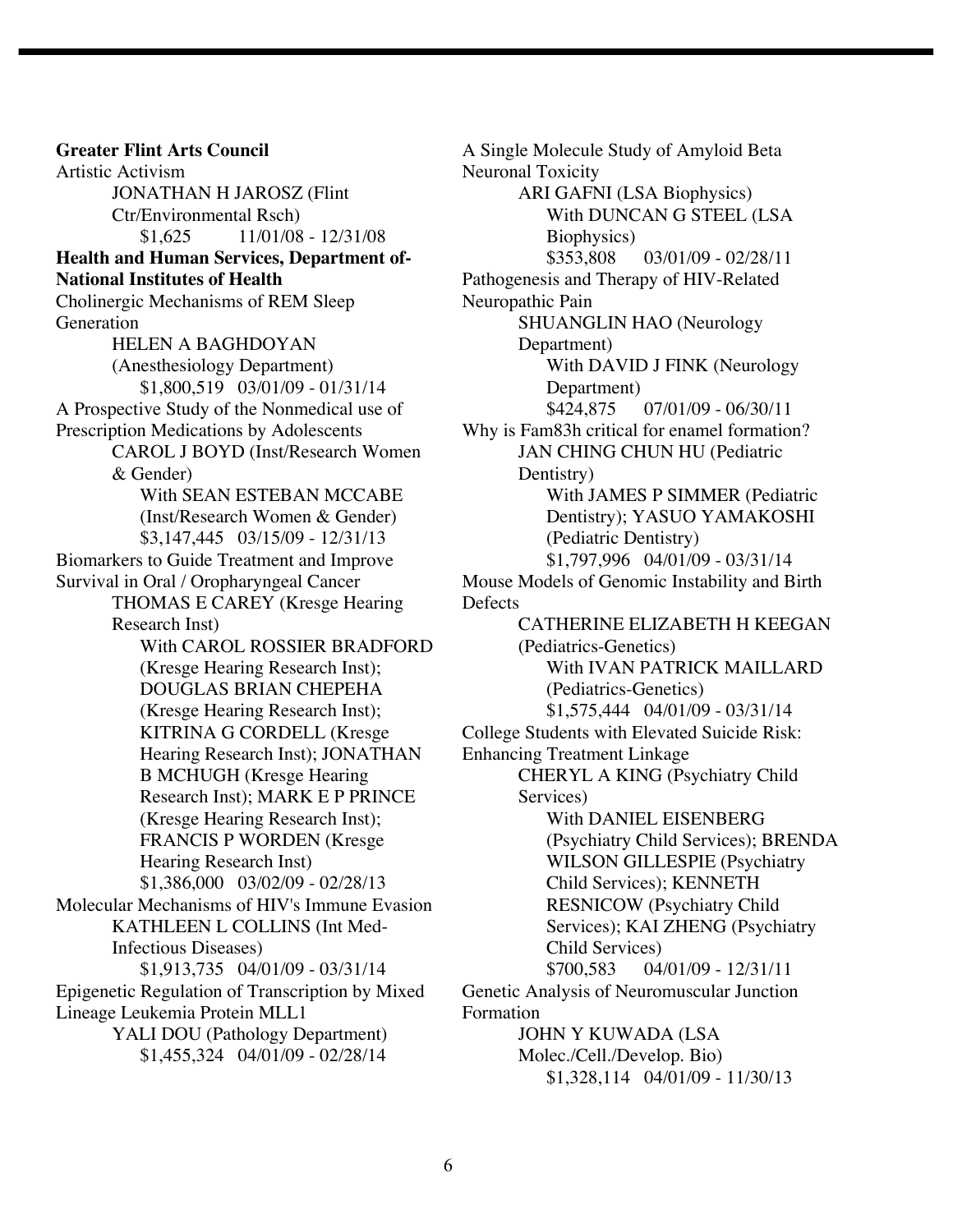Sir2 in Stress Resistance, Aging, and DNA Repair DAVID LOMBARD (Pathology Department) \$87,480 09/01/08 - 05/31/09 THAPCA Trials - Scientific Application FRANK W MOLER (Pediatrics-Intensive Care) With JOHN R CHARPIE (Pediatrics-Intensive Care); FAYE S SILVERSTEIN (Pediatrics-Intensive Care) \$348,665 03/09/09 - 08/31/09 Nitrated Fatty Acids, Novel Anti-inflammatory Mediators in Allergic Airway Disease RAJU C REDDY (Int Med-Pulm./Critical Care) With YUQING EUGENE CHEN (Int Med-Pulm./Critical Care); MARC B HERSHENSON (Int Med-Pulm./Critical Care); NICHOLAS W LUKACS (Int Med-Pulm./Critical Care) \$1,916,782 04/01/09 - 03/31/14 Harmonization of Longitudinal Cross-National Surveys of Aging JACQUI SMITH (SRC-Hrs) With STEPHANIE L BROWN (SRC-Hrs); PHILIPPA J CLARKE (SRC-Hrs); GWENITH GWYN FISHER (SRC-Hrs); KENNETH M LANGA (SRC-Hrs); DYLAN M SMITH (SRC-Hrs); PETER A UBEL (SRC-Hrs); DAVID R WEIR (SRC-Hrs) \$348,398 04/01/09 - 03/31/11 Hormones and Cognitive Processing in Early Postmenopausal Women YOLANDA REGINA SMITH (Obstetrics and Gynecology Dept) With CAROL CATHERINE PERSAD (Obstetrics and Gynecology Dept); JON K ZUBIETA (Obstetrics and Gynecology Dept) \$361,144 04/01/09 - 03/31/11

Mechanisms of Rab27 Regulation of Insulin Secretion EDWARD L STUENKEL (Molec & Integrative Physiology) With STEPHEN A ERNST (Molec & Integrative Physiology) \$1,448,559 02/01/09 - 01/31/13 Non-Viral RNAs in HIV-1 Particles ALICE TELESNITSKY (Microbiology and Immunology) With STEVEN R KING (Microbiology and Immunology) \$424,875 03/01/09 - 02/28/11 Ubiquitin and Cell Cycle Regulation of Golgi Membrane Dynamics YANZHUANG WANG (LSA Molec./Cell./Develop. Bio) \$1,537,677 04/01/09 - 03/31/14 **IMA Children's Recreational Fund** Whaley Park Project JONATHAN H JAROSZ (Flint Ctr/Environmental Rsch)  $$15,000$  04/01/08 - 03/31/09 **IMRA America, Inc.** NSF: IUCRC Industry Member Yr 5 (IMRA) JYOTIRMOY MAZUMDER (CoE Claims Lab) \$30,000 01/01/09 - 12/31/09 **Interior, Department of the** IPA for Dr. Sung Pil Hyun KIM F HAYES (Civil & Environmental Engr) \$6,197 03/01/09 - 03/31/09 **International Team for Implantology** Bone Tissue Engineering Using Adult Stem Cell Therapy (AST) for Bone Regeneration in Combination with Transalveolar Sinus Augmentation - A Proof of Principle Study (ITI 441/06) WILLIAM V GIANNOBILE (Dent - MCOHR-Clinical Research) With DARNELL KAIGLER (Dent - MCOHR-Clinical Research); RODRIGO E F NEIVA (Dent - MCOHR-Clinical Research)

\$150,918 03/01/09 - 02/28/11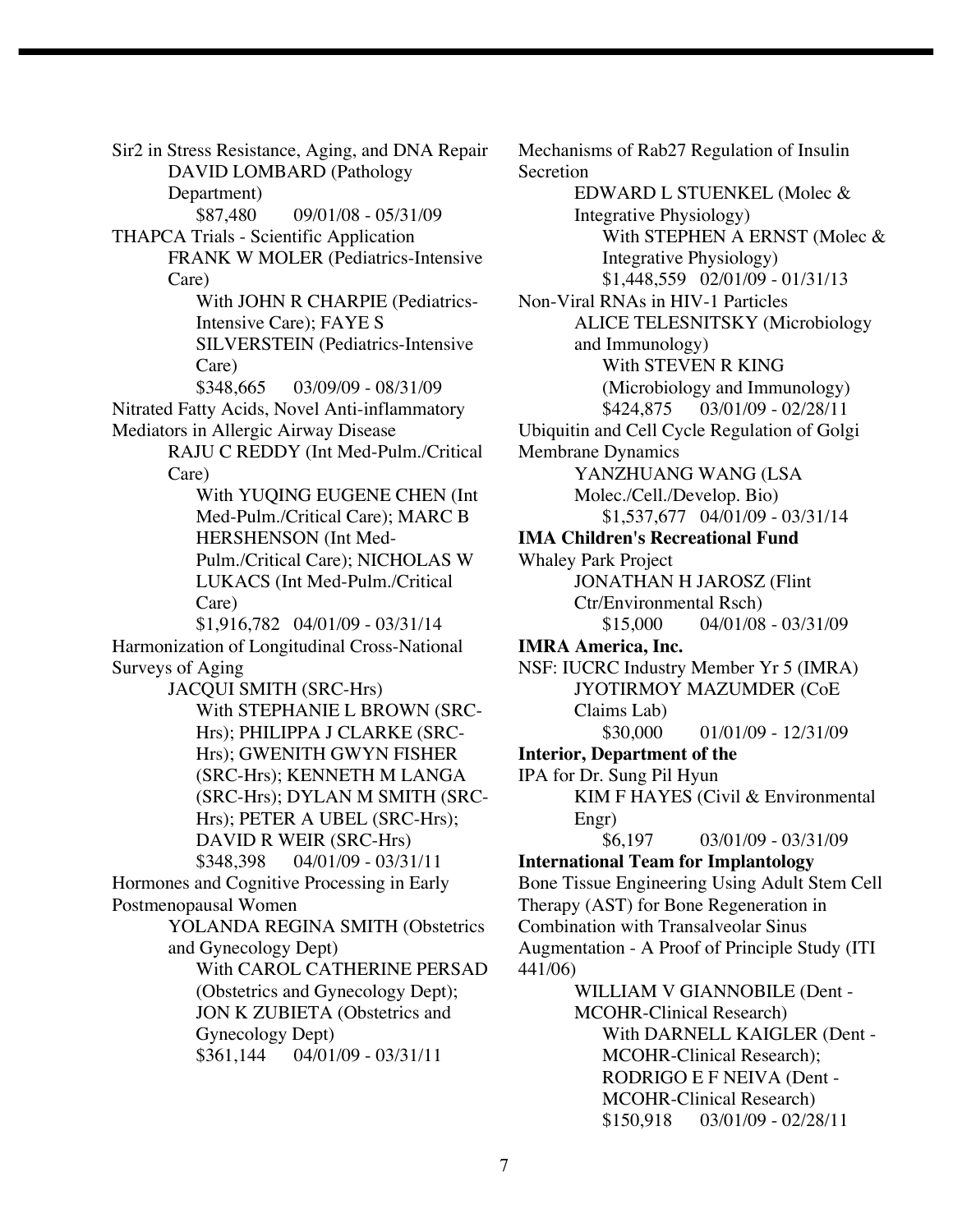### **Isotechnika, Inc.**

Long Term Extension: A Phase IIB, Randomized, Multi-center, Open-label, Concentration-Controlled Safety Study of ISA247 and Tacrolimus (Prograf) in De Novo Renal Transplant Patients (ISA05-01) JOHN C MAGEE (General Surgery Section)  $$24.388$  08/11/06 - 07/31/11 **Japan Foundation Center for Global Partnership (CGP)** Financial Bubbles, Banking Bailouts, and Automotive Survival: A US-Japan Comparison KEN K ITO (LSA II: Japanese Studies) With KIYOTERU TSUTSUI (LSA II: Japanese Studies) \$9,057 03/01/09 - 04/30/09 **Jet Propulsion Laboratory** The Orion and Sgr B2 Star-Forming Regions EDWIN ANTHONY BERGIN (LSA Astronomy) \$115,910 02/09/09 - 09/30/11 Disk Census in NGC21692169: The Final Phase of Primordial Disks the First Stages of Debris Disks NURIA PILAR CALVET (LSA Astronomy) \$31,525 01/08/09 - 06/30/10 An Inundated Wetlands Earth System Data Record: Global Monitoring of Wetland Extent and DynamicsMAHTA MOGHADDAM (COE EECS - ECE - Rad) \$164,200 03/12/09 - 02/28/10 Starbursts: Emitters or Absorbers? SALLY OEY (LSA Astronomy)  $$59,270$  01/09/09 - 06/30/10 **Johnson, Robert Wood, Foundation** The Effect of Public Insurance Coverage and Provider Reimbursement on Access to Dental Care: Evidence from the SCHIP Expansion THOMAS C BUCHMUELLER (ROSS SCH Research Support) \$260,688 04/01/09 - 03/31/11

What's so Bad About Crowd-Out? Rethinking the Consequences of SCHIP Expansion HELEN G LEVY (SRC-Hrs) \$124,694 10/01/08 - 09/30/09 **Kiwanis Club of Ann Arbor** Pediatric Advocacy Initiative Emergency Gap Fund ANNE N SCHROTH (Law Clinical Activity) With DEBRA CHOPP (Law Clinical Activity)  $$1,500$  01/01/09 - 01/31/10 **Leakey, L. S. B., Foundation** Breastfeeding, Immunity and Life History in Ariaal Mothers and Infants A ROBERTO FRISANCHO (LSA Anthropology)  $$13,500$  01/01/08 - 06/01/09 **Liddy Shriver Sarcoma Initiative** Tumor Initiating Cells in Maligant Peripheral Nerve Sheath Tumors SEAN MORRISON (Life Sciences Institute-Admin) \$50,000 01/01/09 - 12/31/09 **Massachusetts General Hospital** Gene Discovery for Warfarin-related Intracerebral Hemorrhage DEVIN L BROWN (Neurology Department) \$9,600 08/01/08 - 07/31/09 **McLaren Regional Medical Center** UM-Flint/McLaren Regional Medical Center Clinical Education Partnership MARGARET M ANDREWS (Flint Nursing)  $$10,800$  09/01/09 - 04/30/10 **MediFit Corporate Services** HRA and Evaluation for MediFit Corporation DEE W EDINGTON (Health Management Research Ctr)  $$51,000$  01/01/09 - 12/31/09 **Meeso Caponi Ro** Private-use Data Set Access and Data Analytic Access to MTF Data - 2007 JOHN E SCHULENBERG (SRC-Mtf) \$546 01/01/07 - 12/31/09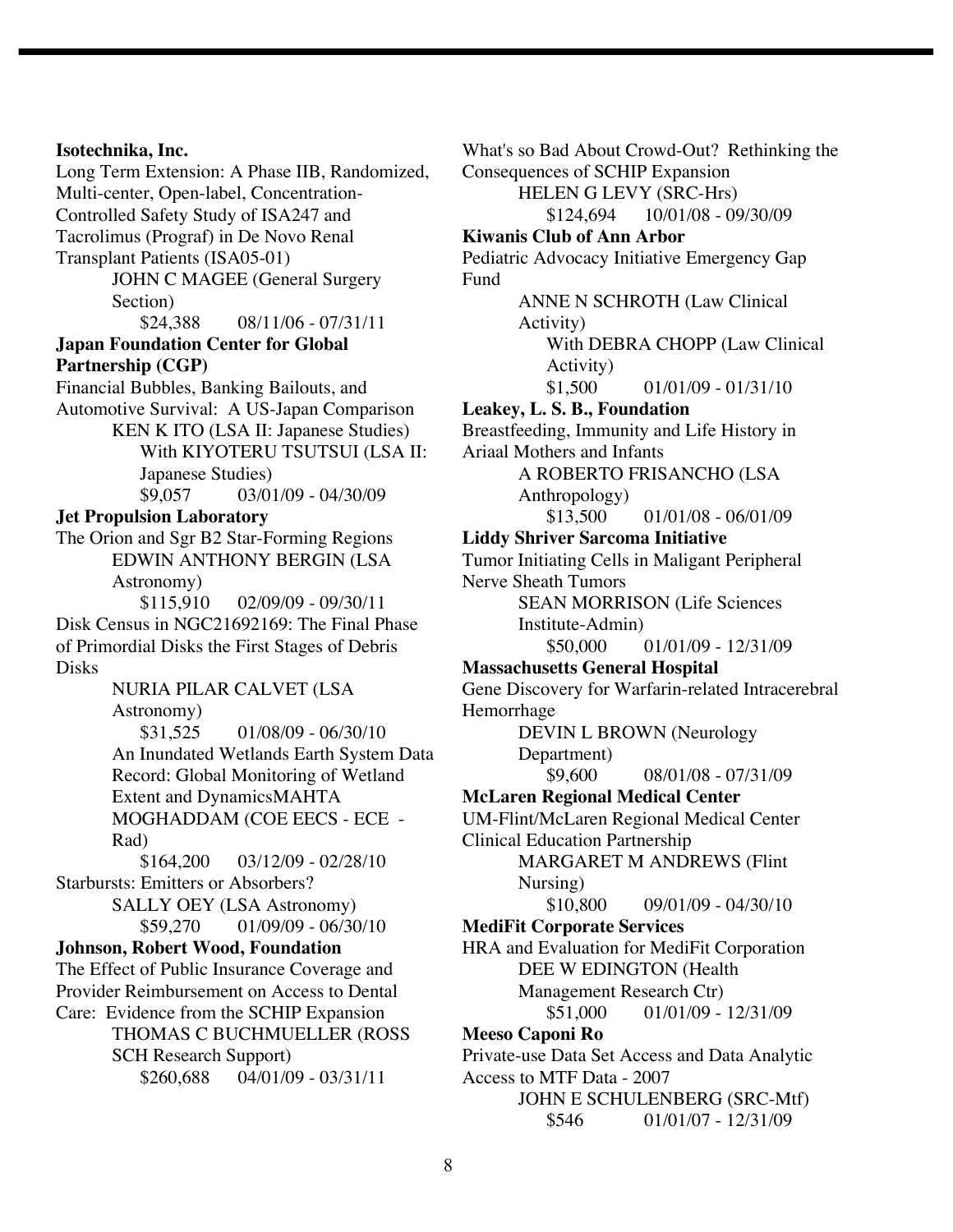**Metropolitan Housing Development Corporation-YOUR Center**

Your Blessed Health II Evaluation Subcontract DEREK GRIFFITH (Hlth Behavior & Hlth Ed Dept) With JULIE OBER ALLEN (Hlth

Behavior & Hlth Ed Dept) \$14,481 01/01/08 - 12/31/09

# **Michigan Campus Compact**

International Service Learning for Nursing Students in Kenya

> LINDA D'APPOLONIA KNECHT (Flint Nursing)

 $$3,300$  02/01/09 - 01/31/10

Butzel Elementary/Middle School Parent Workshops

> MICHAEL SPENCER (School of Social Work)

> > \$1,000 03/01/09 - 06/30/09

# **Michigan State Bar Foundation**

Michigan Poverty Law Program

ANNE N SCHROTH (Law Clinical Activity)

\$150,000 01/01/09 - 12/31/09

**Michigan, State of, Education, Department of** Building Special Education Teacher Content and Pedagogical Knowledge to be Highly Qualified Obtain Success for All in Algebra.

> ROGER F VERHEY (Dbn CASL-Math & Statistics)

\$198,682 11/14/08 - 06/30/10

**Michigan, State of, State Police, Department of** MCOLES - Michigan Commission on Law

Enforcement Standards

CHALMERS F SANDERS (Flint Safety) \$20,081 01/01/98 - 12/31/08

# **Muscular Dystrophy Association, Inc.**

Muscular Dystrophy Association Sponsored Clinic in Pediatrics

JAMES DOWLING (Pediatrics-

Neurology)

 $$27,000$  04/01/09 - 03/31/10

**National Academy for Nuclear Training** National Academy of Nuclear Training Graduate Fellowships in Nuclear Engineering WILLIAM R MARTIN (Nuclear Eng & Radiological Sci)  $$25,000$  09/01/09 - 08/31/10 **National Aeronautics and Space Administration** NGC1052, The Key to Explore the Disk-Jet Connection in AGN MARGO F ALLER (LSA Astronomy)  $$5,258$  02/28/09 - 02/27/10 Analysis of Chemically-Activated Atmospheric Reactions Important in the Upper Troposphere and Lower Stratosphere JOHN R BARKER (Atm, Oceanic & Space Sci.) \$285,000 02/09/09 - 02/08/12 Coupling of the Martian Water and Dust Cycles in the Ames General Circulation Model STEPHEN W BOUGHER (Atm, Oceanic & Space Sci.) \$96,082 03/01/09 - 02/28/10 LADEE NMS Phase A Study Support CHARLES J M EDMONSON JR (Space Physics Research Lab) \$24,998 03/01/09 - 04/15/09 Statistical Data-Model Comparisons of the Inner Magnetosphere During Storms for the Entire

IMAGE Mission

MICHAEL WARREN LIEMOHN (Atm, Oceanic & Space Sci.)

\$514,994 02/17/09 - 02/16/13 Ground Network Design and Dynamic Operation for Near Real-Time Validation of Space-Borne Soil Moisture Measurements

> MAHTA MOGHADDAM (COE EECS - ECE - Rad)

\$1,381,565 06/01/09 - 05/31/12

**National Agricultural Research Center** Estimation of the Human Toxicity & Ecotoxity of Chemicals in Crops using the IMPACT Model: Phase I Specification of IMPACT Adapted to Rice Production in Japan OLIVIER J JOLLIET (Environmental Health Sciences)

 $$15,000$  01/01/09 - 06/30/09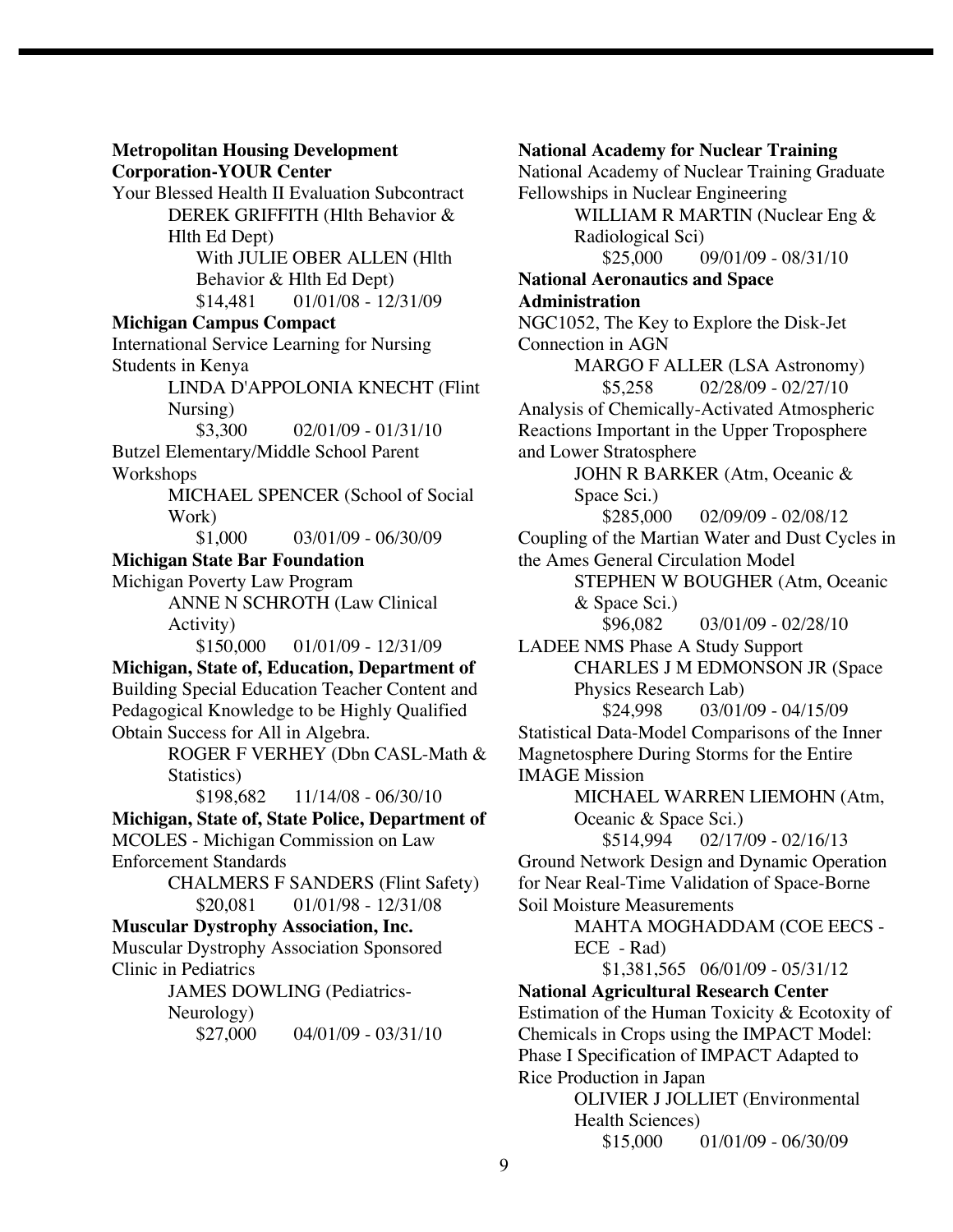**National Bureau of Economic Research** Moving to Opportunity - Increased Scope Section 8 Adults BETH-ELLEN PENNELL (Survey Research Organization) \$200,139 02/01/09 - 01/31/10 **National Geographic Society** Historical Ecology of the Neuston DIARMAID O'FOIGHIL (LSA Zoology Museum) \$21,150 01/01/09 - 06/30/10 **National Science Foundation** REU Site: Interdisciplinary Research Experiences for Undergraduates (REU) Program in the Structure and Function of Proteins CHERIE REBECCA DOTSON (College of Pharmacy) With RONALD W WOODARD (College of Pharmacy) \$285,879 03/01/09 - 02/28/12 Group09 Doctoral Consortium THOMAS A FINHOLT (School of Information)  $$17,683$  04/01/09 - 03/31/10 REU Supplement to ATOL: Collaborative: Assembling the Liverwort Tree of Life: a Window into the Evolution and Diversification of Early Land Plants YIN-LONG QIU (LSA Ecology & Evolutionary Bio)  $$12,000$  03/13/09 - 12/31/10 Collective Memories, Knowledge and Attitudes HOWARD SCHUMAN (SRC-Survey Research Center) \$149,871 04/01/09 - 03/31/11 Grant Transfer: FRG: Collaborative Research: Fourier Analytic and Probabilistic Methods in Geometric Function ROMAN VERSHYNIN (LSA Mathematics) \$205,701 09/01/08 - 05/31/10

**Network Appliance, Inc.** Performance of Linux NFS in Enterprise Server Environments/FY09 PETER HONEYMAN (CITI-Center for IT Integration)  $$75,000$  07/01/08 - 06/30/25 **Northwestern Michigan College** Grand Traverse Bay Observing System Thermistor Buoy GUY A MEADOWS (Naval Arch & Marine Dept)  $$10,020$  02/16/09 - 02/01/10 **Oakland, County of** Jobs for Michigan GEORGE A FULTON (IRLEE) \$29,000 10/01/08 - 09/29/09 **Ohio State University** Chemoprevention of Head and Neck Cancer Using Controlled Release Polymers STEVEN P SCHWENDEMAN (College of Pharmacy) \$90,636 01/01/09 - 11/30/09 **Old Orchard Brands, LLC** Juice Blend Chemical Analysis STEVEN F BOLLING (Cardiac Surgery Section) \$6,953 03/15/09 - 09/15/09 **Otsuka America Pharmaceutical, Inc.** UMCC 2007.137: Trial of Double Umbilical Cord Blood Transplantation EDWARD M PERES (Int Med-Hematology/Oncology)  $$126,800$  09/30/08 - 02/28/13 **Premier Research** A Phase IIIB Multicenter, Open-label, Prospective, Repeated-dose, Multiday Study of the Safety and Effecacy of Intravenous Acetaminophen in Pediatric Patients SHOBHA V MALVIYA (Anesthesiology Department) \$29,587 12/01/07 - 08/31/08 **Radiation Monitoring Devices, Inc.** High Resolution Mammography Sensor LARRY E ANTONUK (Radiation Oncology - Ann Arbor)

\$64,031 09/01/08 - 08/31/10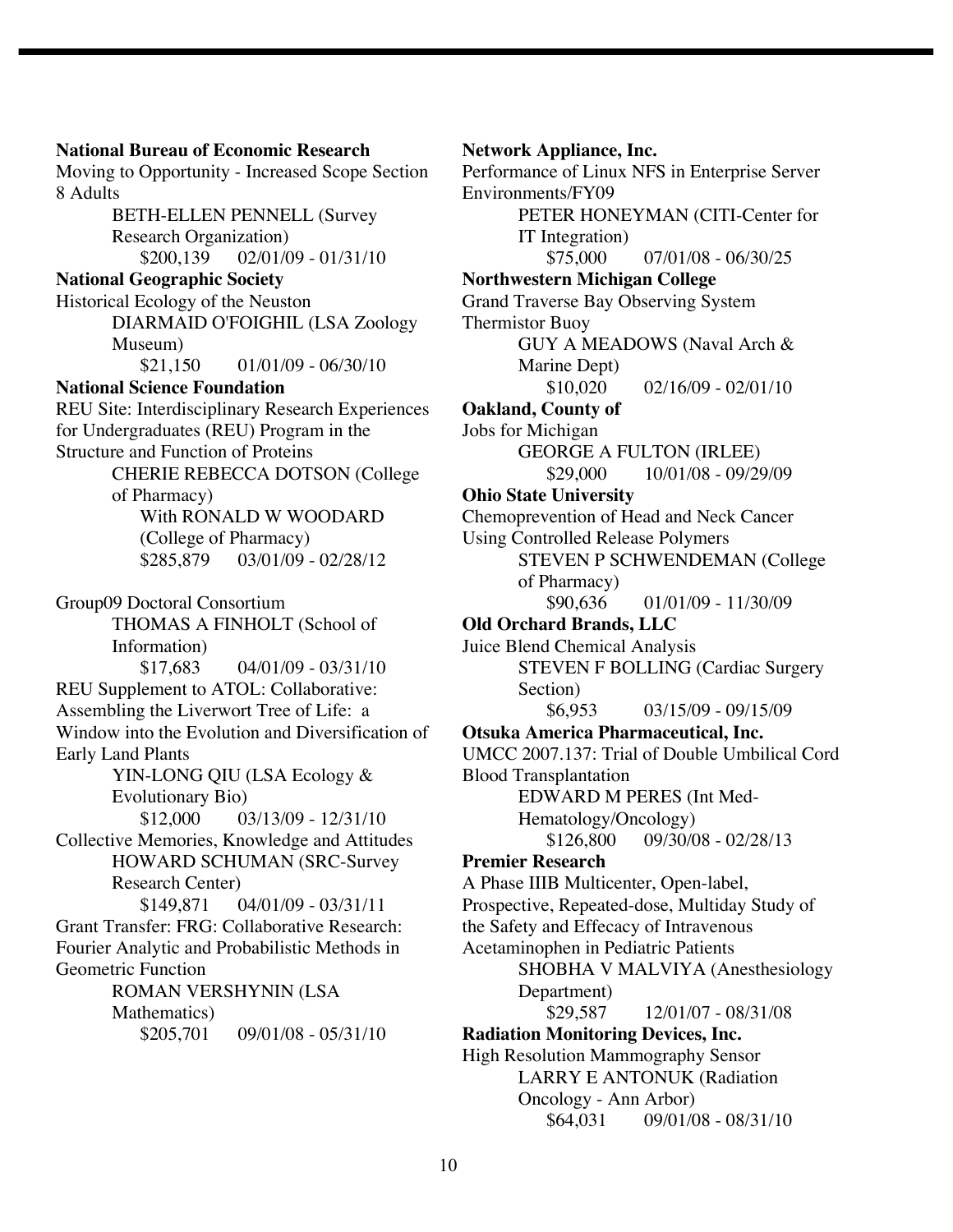#### **Reliant Pharmaceuticals, Inc**

Effect of Omega-3 Fatty Acids on Short and Long-Term Maintenance of Sinus Rhythm After Radiofrequency Catheter Ablation for Atrial Fibrillation HAKAN ORAL (Int Med-Cardiology)

\$389,735 02/24/09 - 12/01/10 **Sloan, Alfred P., Foundation** Sloan Research Fellowship for Haoxing Xu HAOXING XU (LSA Molec./Cell./Develop. Bio)

# $$50,000$  09/01/09 - 08/31/11

# **Smartpill Diagnostics**

CTT Validation Study Protocol No. 120508 RICHARD J SAAD (Int Med-Gastroenterology) \$90,325 02/01/09 - 05/31/09

#### **Smithsonian Institution**

Chandra Observations of Newly Discovered, Nearby, Globular Clusters in the Galaxy

JON MATTHEW MILLER (LSA Astronomy)  $$32,861$  02/08/09 - 07/31/10

#### **Social Science Research Council**

Understanding Islam and Muslims in Michigan and Beyond

GOTTFRIED J HAGEN (LSA II: ME & N. African St)

 $$100,000$  03/15/09 - 06/30/10

**Society for Human Resource Management** Transfer of Training: A Meta-Analytic and Integrative Review

BRIAN D BLUME (Flint School of Management)

 $$10,000$  01/01/09 - 12/31/10

# **State Higher Education Executive Officers Organization**

Protection and Accessibility of State Student Unit Record Data Systems

> STEPHEN LOWELL DESJARDINS (School of Education) \$87,000 01/01/09 - 09/30/09

#### **Surdna Foundation**

Strengthening Youth Participation in Public Policy at the Local Level BARRY N CHECKOWAY (School of Social Work)  $$15,000$  01/01/09 - 12/31/09 **Taube Philanthropies** Odpowiedz / Please Respond STEPHANIE ROWDEN (School of Art and Design) With HANNAH SMOTRICH (School of Art and Design)  $$5,000$  02/01/09 - 02/27/10 **Telcordia Technologies** Near-earth Propagation Modeling KAMAL SARABANDI (COE EECS - ECE - Rad)  $$65,736$  12/01/05 - 10/31/09 **The Greater Cincinnati Foundation** Michigan LeaderShape Institute SUSAN A WILSON (Student Activities and Leaders)  $$10,000$  01/01/09 - 12/31/10 **Thixomat, Inc.** STTR PH II: New Process for high Strength/Weight Net-shape Auto and Aero Components from Magnesium Sheets J WAYNE JONES (Materials Science & Engin.) With TRESA M POLLOCK (Materials Science & Engin.) \$150,000 01/15/09 - 12/31/10 **Thoratec Corporation** Workshop on Ventricular Assist Devices DOROTHY NAGLE (UMH Educat Svcs-Nursing)  $$5,000$  11/26/08 - 01/16/09 **Toyota Motor North America, Inc.** Development of 3-D Packaging Technology with Integrated Vibration Isolator KHALIL NAJAFI (COE EECS - ECE - SSEL) \$114,758 02/01/09 - 01/31/10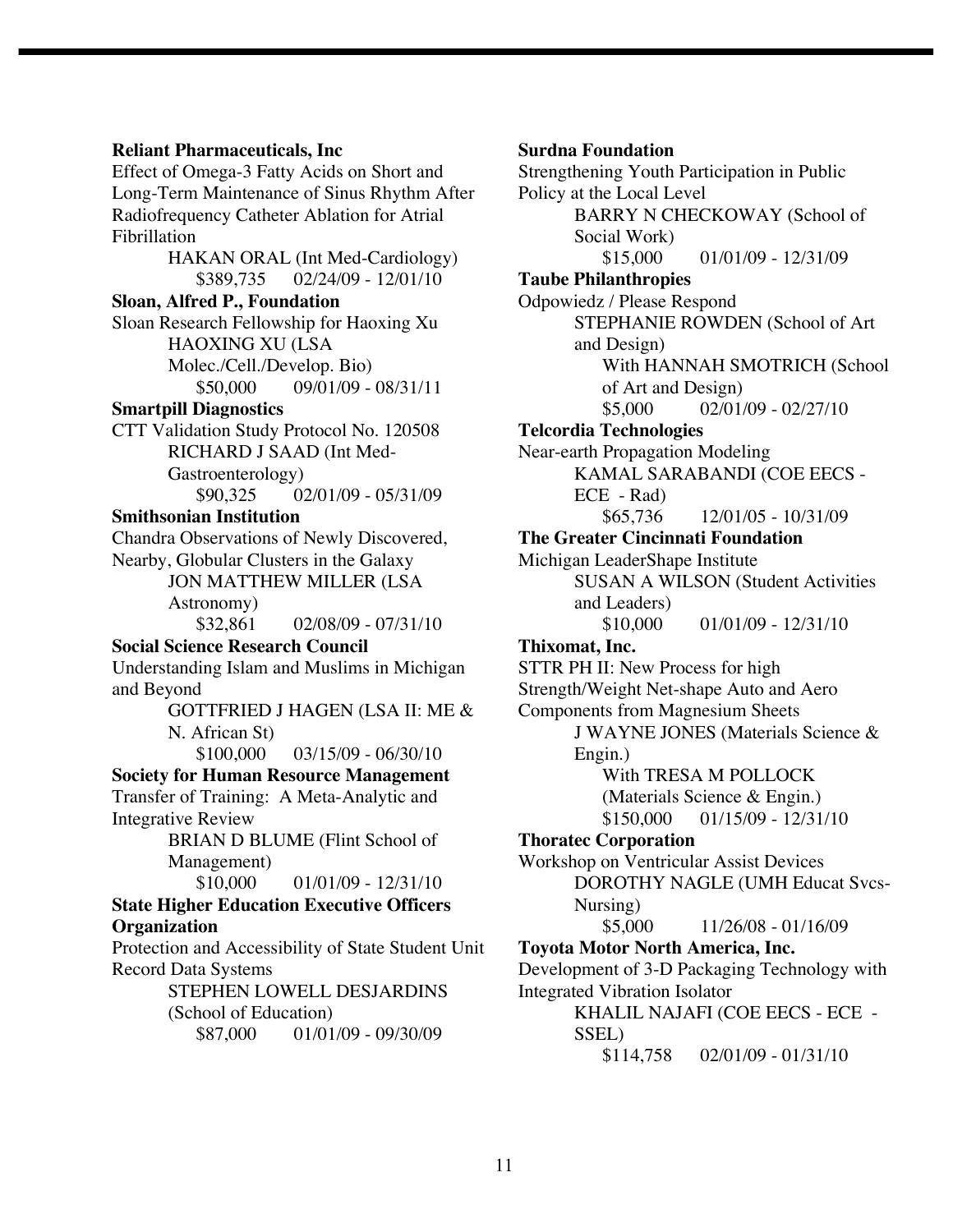#### **Transportation, Department of-Other**

University Transportiation Centers Program 2008 SAFETEA-LU Corrections Act Funds

> DAVID W EBY (UMTRI-Social & Behav Analysis)

With C RAYMOND BINGHAM (UMTRI-Social & Behav Analysis); DANIEL F BLOWER (UMTRI-Social & Behav Analysis); TIMOTHY J GORDON (UMTRI-Social & Behav Analysis); PAUL A GREEN (UMTRI-Social & Behav Analysis); WALTER S MCMANUS (UMTRI-Social & Behav Analysis); LAWRENCE W SCHNEIDER (UMTRI-Social & Behav Analysis); PETER FRANK SWEATMAN (UMTRI-Social & Behav Analysis) \$71,000 08/01/08 - 07/31/09

# **United Way for Southeastern Michigan**

Neighbor4Neighbor Website and Widget PAUL J RESNICK (School of Information)  $$5,000$  01/15/09 - 03/31/09

# **University at Albany**

Health Behaviors and Lifestyles in Old Age in the United States and Japan NEAL M KRAUSE (Hlth Behavior &

Hlth Ed Dept)

With JERSEY LIANG (Hlth Behavior & Hlth Ed Dept)

\$124,664 09/01/08 - 06/30/09

# **University of California - San Francisco**

Improving Gastrointestional Disease Outcomes in Vulnerable Populations

> NANCY K JANZ (Hlth Behavior & Hlth Ed Dept)

\$18,000 07/01/08 - 06/30/09

Epilepsy Phenome/Genome Project (EPGP Study)

JACK M PARENT (Neurology

Department)

With SIMON GLYNN (Neurology Department) \$89,428 05/01/08 - 04/30/09

# **University of California-San Diego**

Center for Theoretical Biological Physics CHARLES L BROOKS III (LSA Chemistry) \$519,795 09/01/08 - 08/31/13 Millimeter-wave ICs and Antennas in RFIC CMOS KAMAL SARABANDI (COE EECS - ECE - Rad) \$31,550 01/01/09 - 08/31/09 **University of Cincinnati** Recharge: Data Analysis and Statistical Consulting Services EDWARD D ROTHMAN (Ctr Statistical Consul & Res) With KATHLEEN B WELCH (Ctr Statistical Consul & Res); BRADY THOMAS WEST (Ctr Statistical Consul & Res)  $$253$  02/16/09 - 12/31/11 **University of Illinois at Chicago** University of Michigan Health Sciences Library Outreach Program JANE L BLUMENTHAL (University Library)  $$12,000$  05/01/06 - 04/30/11 **University of Illinois-Urbana-Champaign** Sub from UIUC: Interactive Ubiquitous Visualization of Construction Progress Monitoring with D4AR (4 Dimensional Augmented Reality) Models SILVIO SAVARESE (COE EECS - ECE  $-$  Con $)$ \$36,879 08/01/08 - 07/31/11 **University of Notre Dame, The** Nanoelectronics Center: Low Voltage Circuit Design for Tunnel Transistor Technology PINAKI MAZUMDER (COE EECS - CSE - SSRL) \$20,000 04/01/08 - 03/30/09 **University of Washington** Disseminating Organizational SBI Services (DO-SBIS) at Trauma Centers LENA M NAPOLITANO (General Surgery Section)  $$11,000$  01/01/09 - 04/30/12